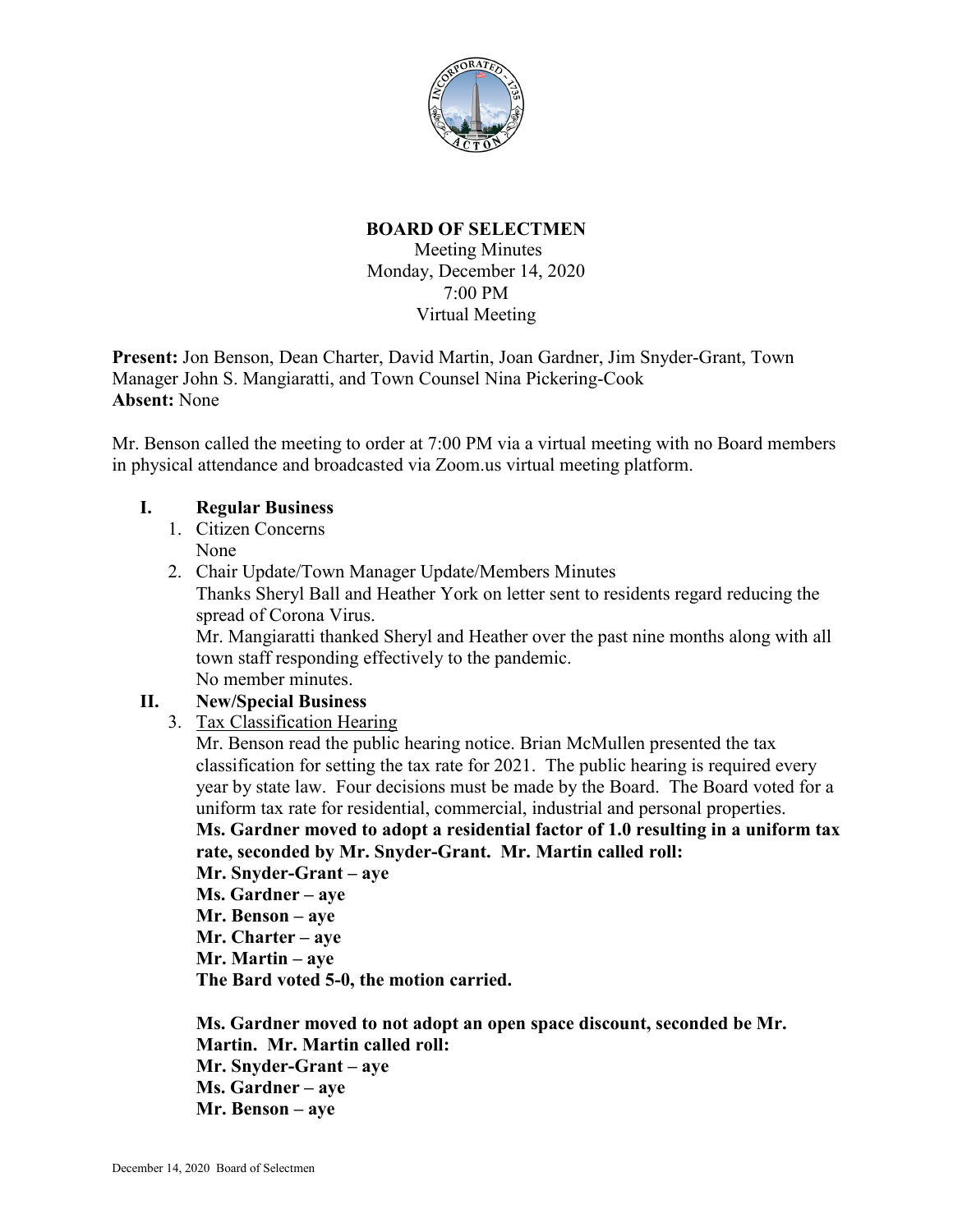

**Mr. Charter – aye Mr. Martin – aye The Bard voted 5-0, the motion carried.**

**Ms. Gardner moved to not adopt a residential exemption, seconded by MR. Martin. Mr. Martin called roll: Mr. Snyder-Grant – aye Ms. Gardner – aye Mr. Benson – aye Mr. Charter – aye Mr. Martin – aye The Bard voted 5-0, the motion carried.**

**Ms. Gardner moved to not adopt a small commercial exemption, seconded by Mr. Martin. Mr. Martin called roll: Mr. Snyder-Grant – aye Ms. Gardner – aye Mr. Benson – aye Mr. Charter – aye Mr. Martin – aye The Bard voted 5-0, the motion carried.**

#### 4. Update on Minuteman High School Athletic Field Project

There was a discussion of the recent presentations on the Minuteman High School Athletic Field project to the Board and to the Finance Committee. Minuteman is moving forward with the project, and the Board agreed that no formal vote was needed at this time.

#### 5. Discuss Open Meeting Law Complaint from December 8, 2020 and Delegate Response

In response to a recent Open Meeting Law complaint, the email distribution of the "BoS-Updates" sent to an "All Boards and Committees" email distribution list will simultaneously post the "BoS-Updates" on the town website to be available to the entire Acton community as part of the Town Manager's Weekly COVID update. Members of the community who receive the BoS-Updates may continue to forward the Updates to their e-mailing lists without interruption or restriction. The Board delegated the response to the Open Meeting Law complaint to Town Counsel and the Town Manager.

**Ms. Gardner moved to instruct Town Counsel and the Town Manager to respond to the complaint and send response the to the Attorney General, and have the BoS updates available on the COVID updates on the town website, seconded by Mr. Martin. Mr. Martin called roll:**

**Mr. Snyder-Grant – aye Ms. Gardner – aye**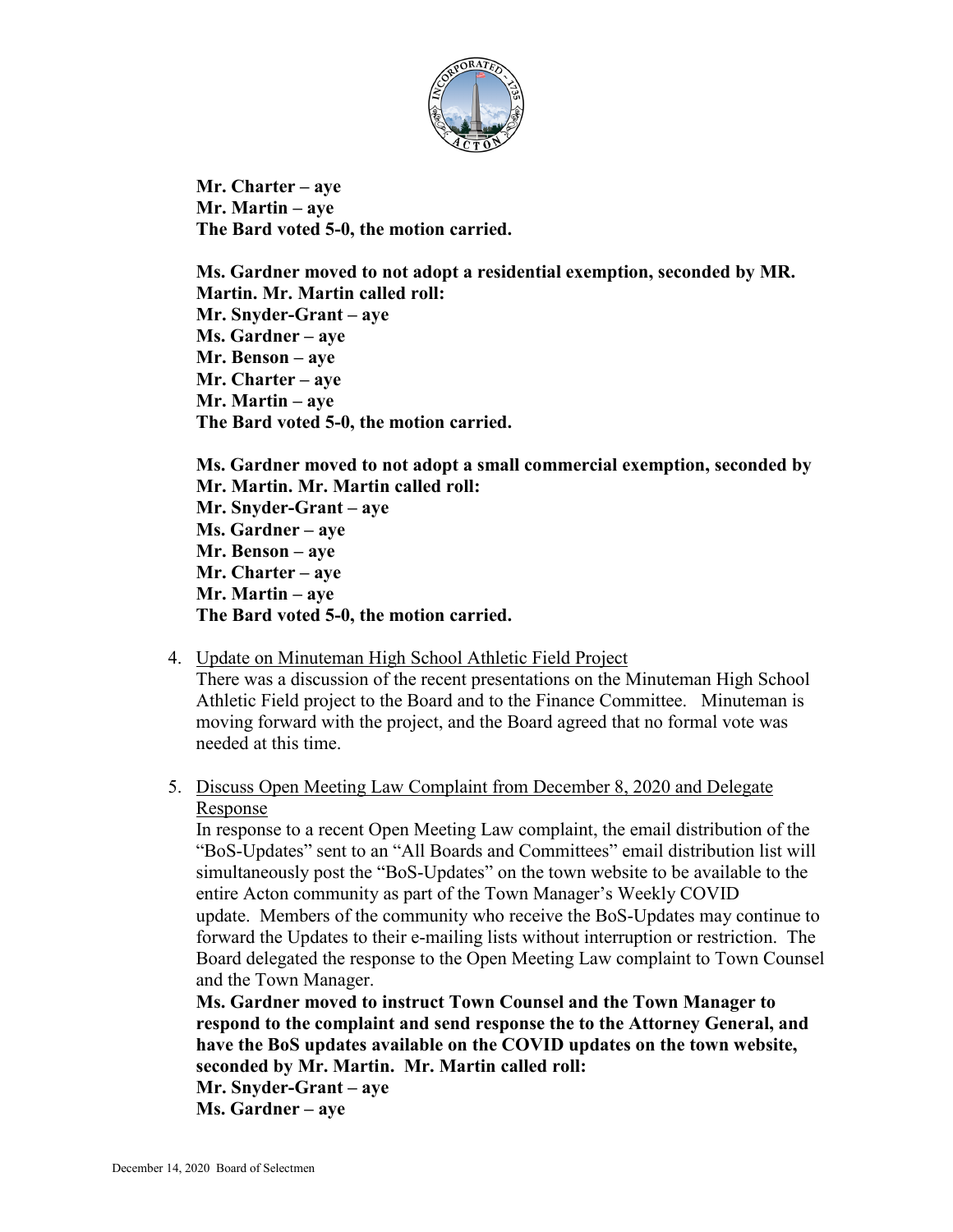

**Mr. Benson – aye Mr. Charter – aye Mr. Martin – aye The Bard voted 5-0, the motion carried.**

6. Discuss 2021 CPC Project Priorities

Mr. Charter asked the Board what town projects would be their highest priorities from the list distributed at the previous Board meeting. Ms. Gardner requested the application for the Dog Park be considered. MR. Snyder-Grant commented that the Open Space Committee is reducing its monetary request this coming year. Mr. Martin commented that Recreation has submitted multiple requests, and feels that the ongoing projects should take priority, and that the Gardner Field request be a lower priority since it has not started yet. Mr. Charter will go back to the CPC with the Board's priorities.

7. COVID-19 Response Update

Mr. Mangiaratti updated the Board of a reported 80 new cases in Acton since December  $1<sup>st</sup>$ . There are 65 residents that are quarantined. There has been a cumulative 423 positive cases since March of 2020. Mr. Mangiaratti urged residents to continue to wear face masks, and practice social distancing.

8. Discuss Cancellation of Fourth of July Celebration

The Board emphasized that the event is not just for Acton residents, but a regional event pulling people in from extended areas and felt it is too early to decide to cancel the event. There is a large amount of monetary support from local businesses, and the Board feels it is not appropriate at this time to ask for support for the event.

9. Discuss 2021 Restaurant Liquor License Fee Waiver

The Board voted unanimously to reduce restaurant liquor license fees by 25% for calendar year 2021. The fees consist of \$5,000 for restaurants serving all alcoholic beverage and \$2,000 for beer and wine only. Fees are usually due before the start of the new calendar year, however the Board agreed that the license fees will be payable on January 30 and May 30 with the fee reduction applied in-full to the January 30 payment. **Mr. Martin moved to approve the 25% liquor license fee waiver, seconded by Ms. Gardner. Mr. Martin called roll:**

**Mr. Snyder-Grant – aye**

**Ms. Gardner – aye**

**Mr. Benson – aye**

**Mr. Charter – aye**

**Mr. Martin – aye**

**The Bard voted 5-0, the motion carried.**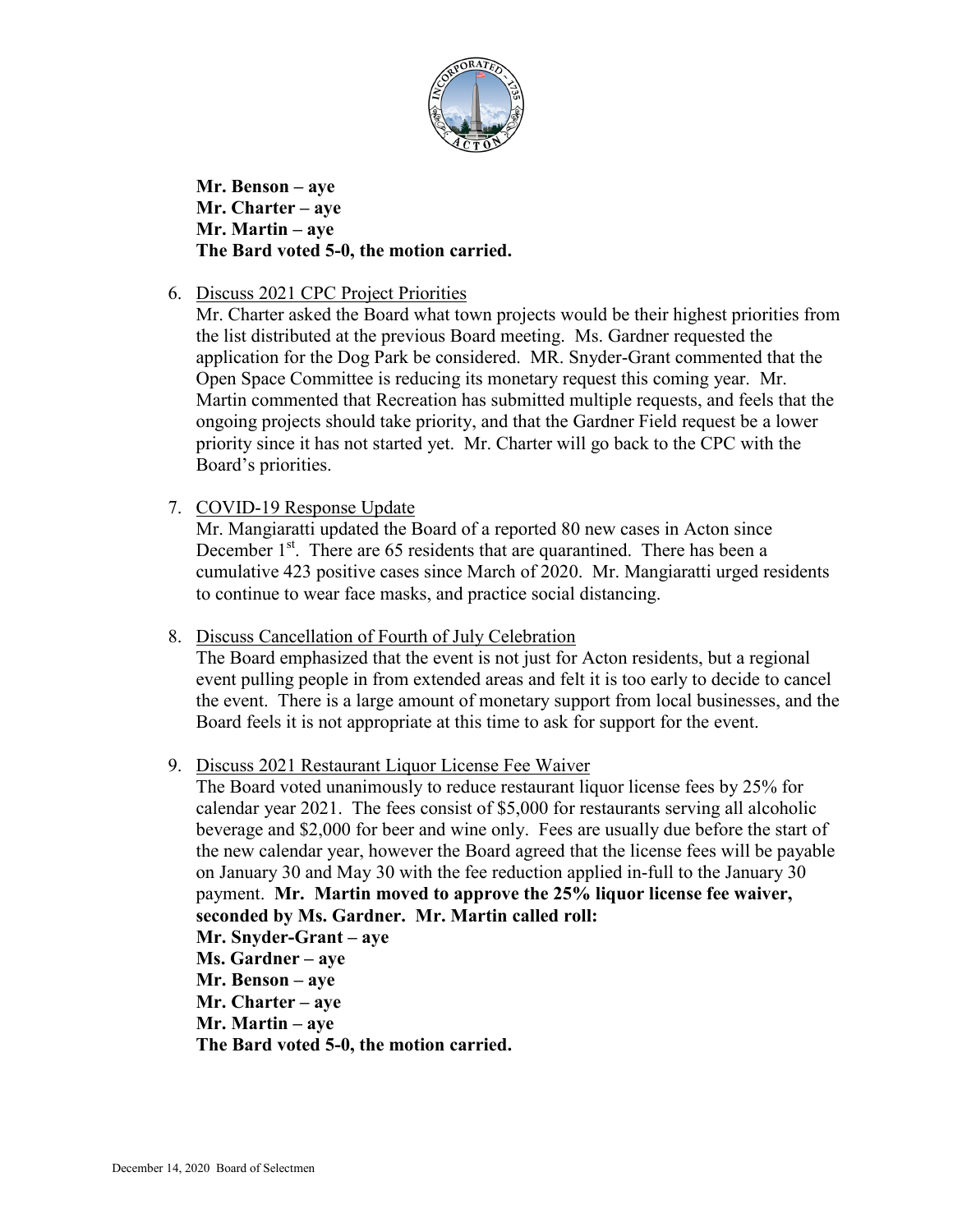

10. Board to Consider Approval of "Adopt a Tree" Program

DPW Director Corey York presented to the Board the DPW Vegetation Management and New Outreach Program. There are several ongoing programs and are continuing to work with the tree Warden to located suitable places for tree plantings. **Mr. Charter moved to support the tree planting programs proposed by the DPW Director and the Tree Warden and continuation of the treescapes program or other names of programs as necessary, seconded by Ms. Gardner. Mr. Martin called roll:**

**Mr. Snyder-Grant – aye Ms. Gardner – aye Mr. Benson – aye Mr. Charter – aye Mr. Martin – aye The Bard voted 5-0, the motion carried.**

11. Updates on Current Public Works and Infrastructure Projects

Mr. Mangiaratti and Public Works Director Corey York presented a Capital Projects Update beginning with the Development of a 10 Year Capital Improvement Plan. The development of the plan is funded with a \$25,000 grant received in June of 2020 from the Commonwealth Community Compact program and with the assistance of the Collins Center at U/Mass-Boston. The Town Manager has received 123 project requests totaling \$68M across all funding sources submitted for FY22-FY31.

Detailed updates were presented on many of the ongoing capital projects. The capital projects fall into the areas of Public Facilities (North Acton Fire Station, DPW Facility/Transfer Station, Maple Street Building and Asa Parlin House); Complete Streets and Traffic Calming (Bicycle Accommodations, RSAs and Train Whistle Quiet Zones); Intersections (Main Street at Acton Center, Main Street at Prospect Street and Main Street at Hayward Road); and Other Projects (53 River Street Park, NARA Park Sports Pavilion, Jones Playground Renovation, Gardner Field Project and the Acton Pump Track).

# **III. Consent Items**

**Ms. Gardner moved to approve consent items 12-14, seconded by Mr. Martin. Mr. Martin called roll:**

**Mr. Snyder-Grant – aye Ms. Gardner – aye Mr. Benson – aye Mr. Charter – aye Mr. Martin – aye The Board voted 5-0, the motion carried.**

**Ms. Gardner moved to adjourn, seconded by Mr. Martin. Mr. Martin called roll:**